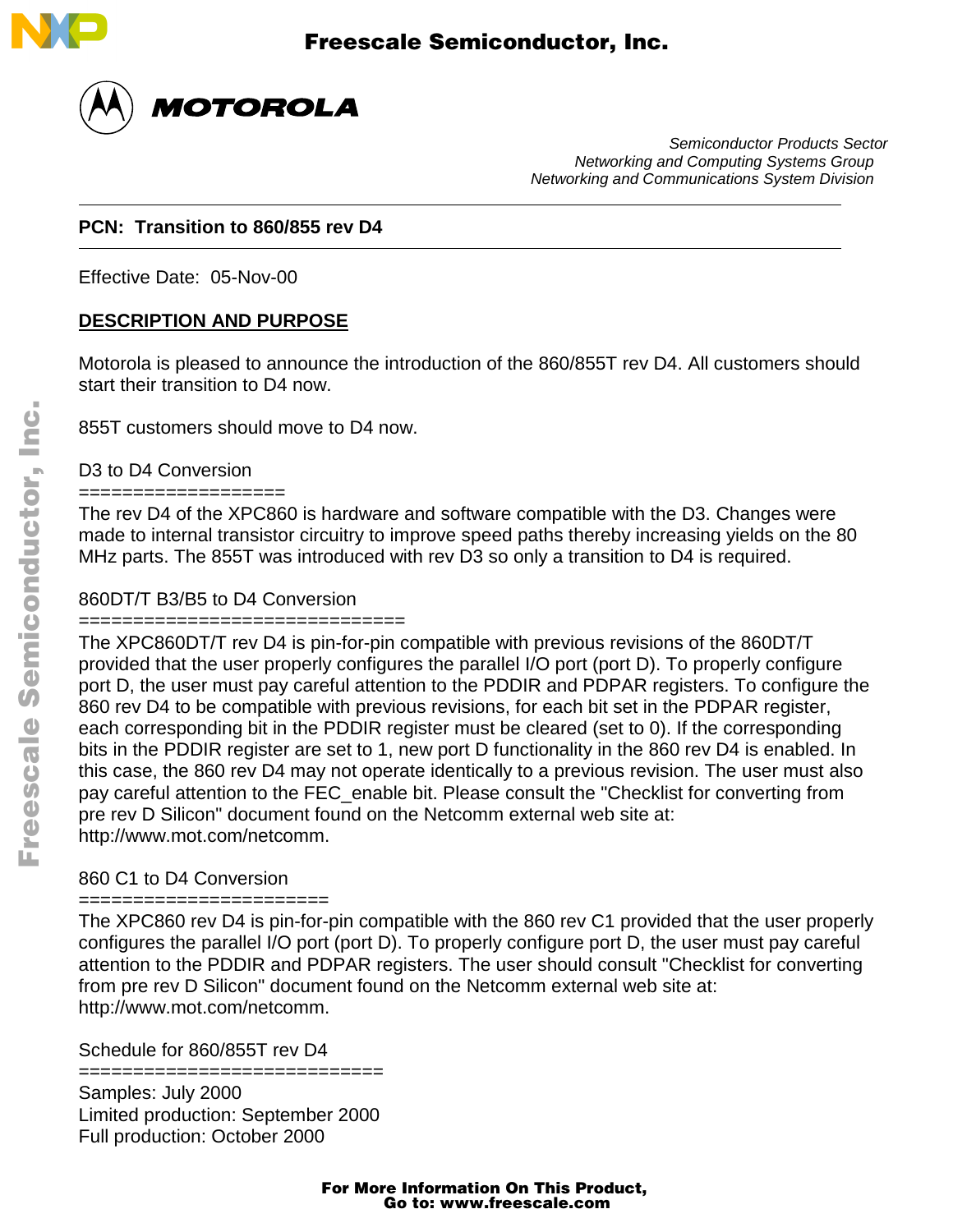

The 860 Rev B3/B5/C1/D3 to D4 backlog transition will commence in July 2000 and the completion date is expected at the expiration of this PCN. Motorola's goal is to fully accommodate its customers during this transition.

860/855T rev D4 Production Fab/ Assembly/ Test sites

============================================

Fab: MOS 11, Austin, Tx Assy: Kuala Lumpur, Malaysia (KLM) Test sites: Austin, TX and KLM

860/855T rev D4 Product Information

===================================

The primary advantages of rev D4 include yields up to 80 MHz, extended temperature operation up to 66 MHz, larger dual-port ram (8KB) and errata fixes.

The 860 rev D4 series includes the 860P and 860DP, with 16K I-cache/8K D-cache, the baseline 860 family with the standard 4K I-cache/4K D-cache including the 860T and 860DT, and the 855T.

50/66/80 MHz

============

Frequencies available for the 860/855T rev D4 are 50, 66 and 80 MHz.

For current customers using 33 MHz devices, a transition to the 50 MHz p/n is required. 50 MHz parts operate up to 50 MHz; thus operation at 33 MHz is no issue in a system.

The fastest frequency available for D4 is 80 MHz. All 66 and 80 MHz devices must operate in half-speed bus mode i.e. 33 MHz and 40 MHz external bus speed respectively. The fastest external bus speed is 50 MHz attained by using a 50 MHz device.

## Ext temp

#### ========

Extended temperature operation up to 66 MHz is now available on the 860/855T rev D4 family. Extended temperature is defined as -40C Ta to +95C Tj.

## Errata

#### ======

Rev B3/B5/C1 errata corrected in the 860 rev D4 are included in the 860 family device errata reference found at: http://www.mot.com/netcomm. No errata were corrected from 860/855T rev D<sub>3</sub> to D<sub>4</sub>, just speed paths.

Part number consolidation ==========================

rev B3/B5 rev D4 860DT ==> 860DT 860T ==> 860T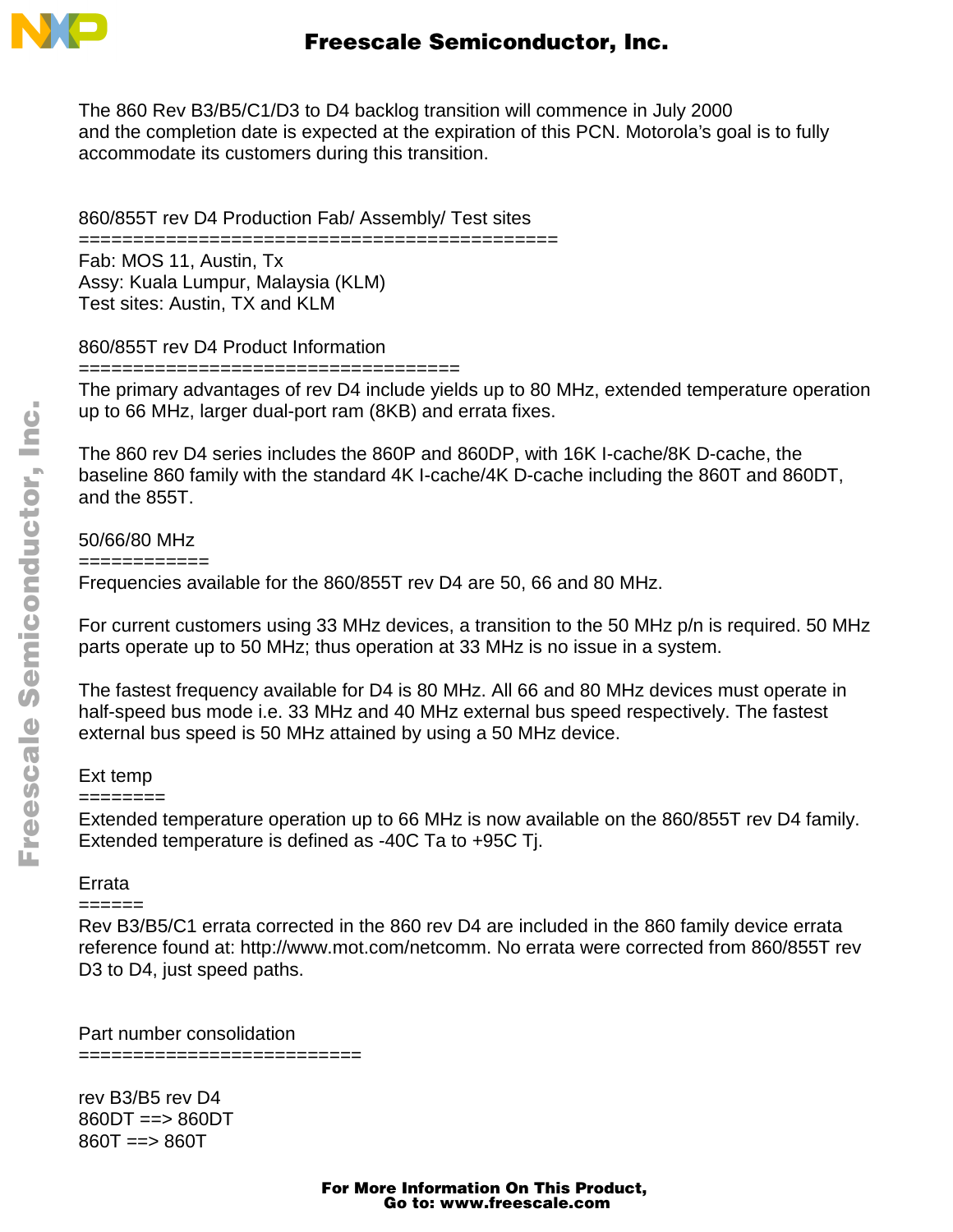

rev  $C1 \rightleftharpoons$  rev D4 860DC/860DE ==> 860DE 860DH ==> 860DT 860/860EN ==> 860EN 860MH/860SR ==> 860SR

rev D3 rev D4 860DE ==> 860DE 860DT ==> 860DT 860DP ==> 860DP 860EN ==> 860EN 860SR ==> 860SR 860T ==> 860T  $860P == > 860P$  $855T == 855T$ 

## **Samples**

=======

For D4 samples, we will offer all versions via KXPC part numbers, e.g. KXPC860PZP80D4, etc ...

## RAM Microcode

=============

For users using RAM microcode packages, please obtain RAM microcode packages for rev D4. Rev B3/B5/C1 microcode packages have been recompiled for rev D4. Please consult with your local sales office. Rev D3 microcode packages operate with no changes or recompilation necesary for rev D4.

## **QUALIFICATION PLAN**

Qual/Characterization Status

============================

The 860/855T rev D4, mask set 3K20A, has met XC qualification requirements and is the planned high volume mask revision. It is manufactured in MOS11 on the 0.32um CDR2 process, and is assembled in the 357-pin PBGA (ZP) in KLM. These technologies are fully qualified.

## **RELIABILITY DATA SUMMARY**

The D4 qualification was largely contigent on the successful qualification of D3 (issued in prior PCN). Activity Results (#fails/#devices) Electrical Characterization 0 / 5 \*\* Comparable to D.3 revision PASS

\*\* 5 units characterized in each corner of a matrix lot

Final Test Yield PASS Comparable to D.3 revision

# For More Information On This Product, Go to: www.freescale.com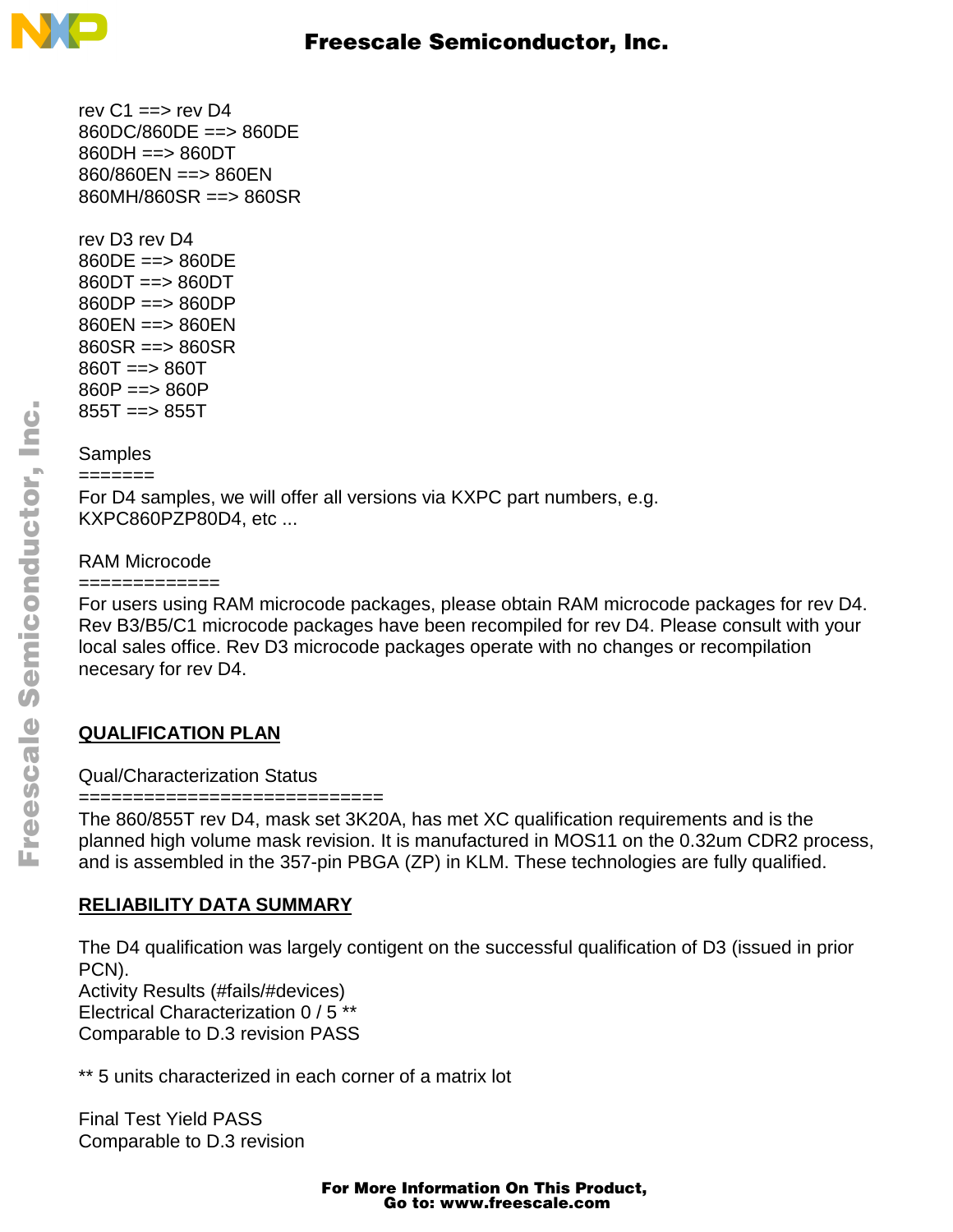

Sort Yield Analysis (speed distribution) PASS Comparable to D.3 revision

## **ELECTRICAL CHARACTERISTIC SUMMARY**

860P D.4 & 860P D.3 Spec Comparison & Summary

CPU @ 66Mhz

| <b>Spec</b>     | Min  | Avg   | <b>Max</b> | Min  | Avg   | <b>Max</b>         |
|-----------------|------|-------|------------|------|-------|--------------------|
| sp8             | 9.53 | 10.49 | 11.88      | 9.73 | 10.91 | 11.72 (33 MHz Bus) |
| sp8a            | 7.34 | 7.82  | 8.44       | 7.62 | 8.10  | 8.40               |
| sp8b            | 7.66 | 7.94  | 8.44       | 7.81 | 8.31  | 8.52               |
| sp11            | 8.05 | 8.71  | 9.61       | 8.44 | 9.22  | 9.45               |
| sp11a           | 7.78 | 7.84  | 7.85       | 7.64 | 7.83  | 7.85               |
| sp12            | 9.02 | 9.47  | 10.78      | 9.11 | 9.65  | 9.99               |
| sp12a           | 3.98 | 4.44  | 5.57       | 3.98 | 4.65  | 5.1                |
| sp16            | 4.03 | 4.73  | 5.63       | 4.27 | 4.94  | 5.44               |
| sp16a           | 3.57 | 4.24  | 5.16       | 3.84 | 4.59  | 4.98               |
| sp17            | 0.00 | 0.00  | 0.00       | 0.00 | 0.00  | 0.00               |
| sp18            | 3.77 | 4.15  | 4.59       | 3.97 | 4.26  | 4.55               |
| sp19            | 0.00 | 0.00  | 0.00       | 0.00 | 0.00  | 0.00               |
| sp22            | 8.32 | 8.46  | 9.02       | 8.32 | 8.61  | 9.05               |
| sp23            | 2.72 | 3.29  | 3.84       | 2.67 | 3.25  | 3.66               |
| sp25            | 3.46 | 4.06  | 4.75       | 3.69 | 4.28  | 4.66               |
| sp28            | 2.46 | 3.01  | 3.52       | 2.64 | 3.09  | 3.40               |
| sp31            | 3.16 | 3.64  | 4.34       | 3.43 | 3.85  | 4.25               |
| sp31c           | 7.38 | 7.85  | 8.51       | 7.66 | 8.20  | 8.68               |
| sp32            | 3.46 | 4.00  | 4.86       | 3.66 | 4.18  | 4.54               |
| sp32b           | 3.46 | 4.05  | 4.81       | 3.63 | 4.22  | 4.75               |
| sp32c           | 8.02 | 8.63  | 9.42       | 8.33 | 8.88  | 9.32               |
| sp33            | 3.32 | 3.83  | 4.58       | 3.59 | 4.18  | 4.38               |
| sp39            | 3.00 | 3.38  | 3.94       | 3.09 | 3.41  | 3.75               |
| sp52            | 7.24 | 7.76  | 8.57       | 7.47 | 8.12  | 8.60               |
| Serial @ 50 MHz |      |       |            |      |       |                    |
| sp8             | 7.89 | 8.28  | 8.59       | 8.01 | 8.18  | 8.56               |
| sp8a            | 7.42 | 7.82  | 8.28       | 7.50 | 7.73  | 8.20               |
| sp8b            | 7.89 | 8.08  | 8.36       | 8.87 | 9.12  | 9.34               |
| sp11            | 8.28 | 8.89  | 9.38       | 8.63 | 9.06  | 9.45               |
| sp11a           | 3.98 | 4.42  | 5.74       | 3.88 | 4.57  | 5.14               |
| sp12a           | 3.22 | 4.56  | 5.92       | 3.13 | 4.43  | 4.98               |
| sp18            | 3.68 | 4.01  | 4.34       | 3.73 | 4.01  | 4.38               |
| sp19            | 0.00 | 0.00  | 0.00       | 0.00 | 0.00  | 0.00               |
| sp25            | 3.40 | 3.92  | 4.51       | 3.57 | 4.10  | 4.48               |
| sp32b           | 3.34 | 3.95  | 4.63       | 3.57 | 4.14  | 4.57               |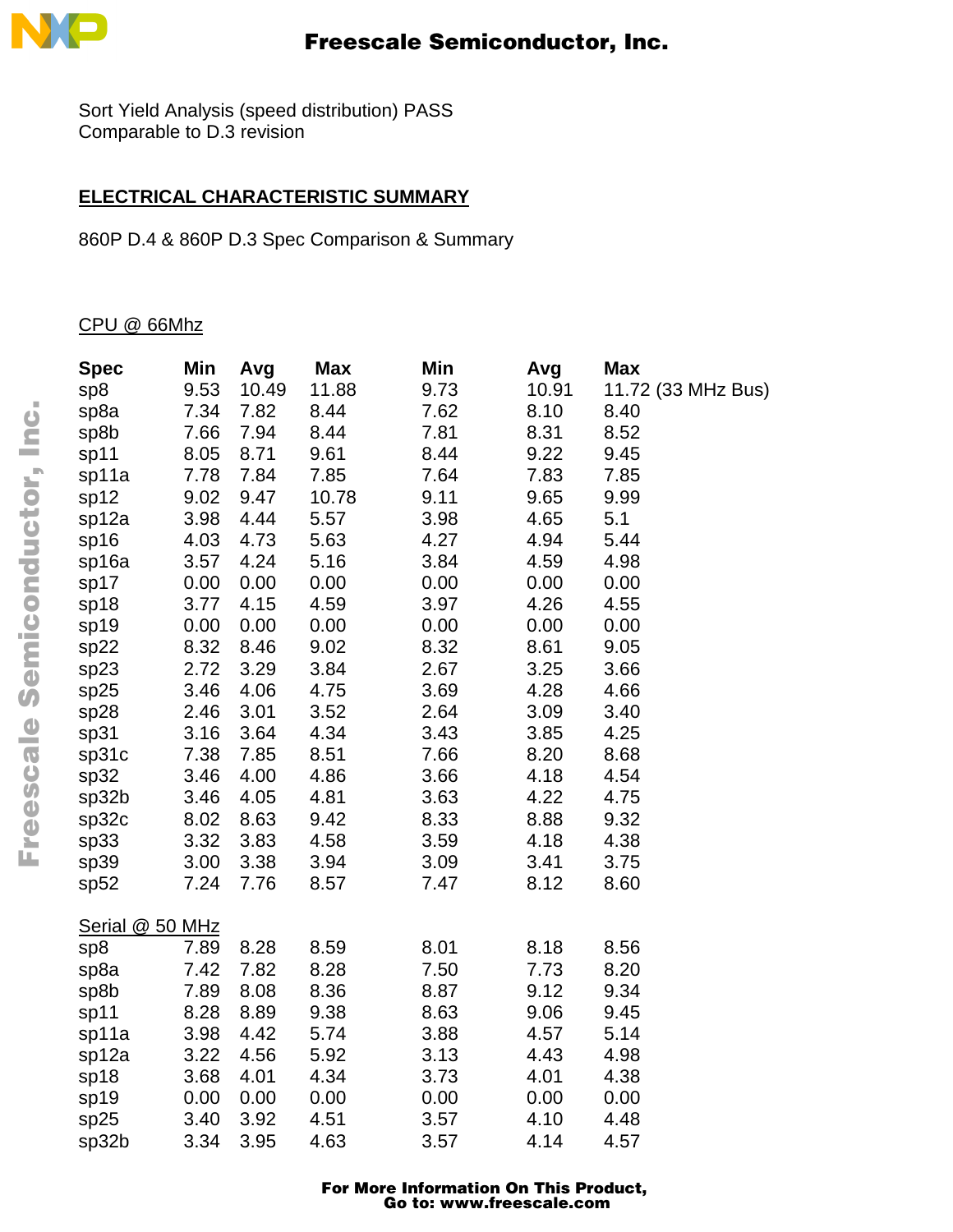| sp64<br>sp66        | 4.40<br>5.00 | 5.06<br>5.75 | 5.74<br>6.33 | 4.57<br>4.92 | 5.12<br>5.57 | 5.65<br>6.17 |
|---------------------|--------------|--------------|--------------|--------------|--------------|--------------|
|                     |              |              |              |              |              |              |
| <b>Bus @ 50 MHz</b> |              |              |              |              |              |              |
| sp8                 | 8.28         | 8.55         | 9.14         | 8.59         | 8.72         | 9.41         |
| sp8a                | 7.50         | 7.82         | 8.13         | 7.73         | 7.86         | 8.05         |
| sp8b                | 7.73         | 8.04         | 8.28         | 7.93         | 8.00         | 8.32         |
| sp11                | 8.28         | 8.78         | 9.22         | 8.67         | 8.96         | 9.06         |
| sp11a               | 7.29         | 7.42         | 7.50         | 7.11         | 7.36         | 7.39         |
| sp12                | 6.27         | 6.79         | 7.32         | 6.45         | 6.78         | 7.21         |
| sp12a               | 6.04         | 6.04         | 6.04         | 6.04         | 6.04         | 6.04         |
| sp16                | 3.94         | 4.62         | 5.63         | 4.13         | 4.81         | 5.53         |
| sp17                | 0.00         | 0.00         | 0.00         | 0.00         | 0.00         | 0.00         |
| sp18                | 3.68         | 3.97         | 4.34         | 3.85         | 4.15         | 4.42         |
| sp19                | 0.00         | 0.00         | 0.00         | 0.00         | 0.00         | 0.00         |
| sp22                | 7.44         | 7.90         | 8.50         | 7.68         | 8.05         | 8.55         |
| sp25                | 3.52         | 4.09         | 5.04         | 3.63         | 4.22         | 5.01         |
| sp28                | 2.11         | 2.77<br>3.35 | 3.63         | 2.31         | 3.09<br>3.69 | 3.55         |
| sp31                | 2.93         | 8.03         | 3.98<br>8.58 | 3.02         | 8.09         | 3.93<br>8.58 |
| sp31c               | 7.66<br>3.40 | 3.89         | 4.63         | 7.88<br>3.57 | 4.08         | 4.28         |
| sp32<br>sp32b       | 3.22         | 3.76         | 4.45         | 3.22         | 3.75         | 4.31         |
| sp32c               | 8.30         | 8.70         | 9.35         | 8.44         | 8.65         | 9.25         |
| sp33a               | 8.23         | 8.58         | 9.14         | 8.51         | 8.72         | 9.04         |
| sp52                | 7.11         | 7.51         | 8.10         | 7.40         | 7.59         | 8.00         |
|                     |              |              |              |              |              |              |
| Serial              | @ 25 MHz     |              |              |              |              |              |
| sp8                 | 6.64         | 6.96         | 7.50         | 6.64         | 7.14         | 7.54         |
| sp8b                | 7.66         | 7.97         | 8.28         | 7.73         | 7.97         | 8.16         |
| sp11                | 8.05         | 8.65         | 9.22         | 8.32         | 8.80         | 9.14         |
| sp11a               | 3.77         | 4.37         | 5.39         | 3.77         | 4.52         | 5.00         |
| sp12a               | 1.99         | 1.99         | 1.99         | 1.99         | 1.99         | 1.99         |
| sp18                | 3.19         | 3.57         | 4.01         | 3.40         | 3.74         | 4.09         |
| sp19                | 0.00         | 0.00         | 0.00         | 0.00         | 0.00         | 0.00         |
| sp32b               | 3.11         | 3.69         | 4.51         | 3.19         | 3.91         | 4.25         |
| sp78s               |              | 13.30 15.39  | 18.48        | 13.40        | 16.26        | 18.72        |
| sp79s               |              | 11.25 13.18  | 15.74        | 11.45        | 13.72        | 16.04        |
| sp80s               |              | 10.40 12.73  | 16.36        | 10.43        | 13.78        | 16.97        |
| sp103               |              | 25.66 27.29  | 29.53        | 25.99        | 27.83        | 29.80        |
| sp104               |              | 24.32 25.60  | 27.54        | 24.40        | 26.21        | 27.77        |
| sp153               |              | 12.89 14.87  | 17.99        | 13.13        | 15.92        | 18.43        |

Note: The above average/min/max values were obtained empirically by characterizing parts across the process window @ nominal VDD.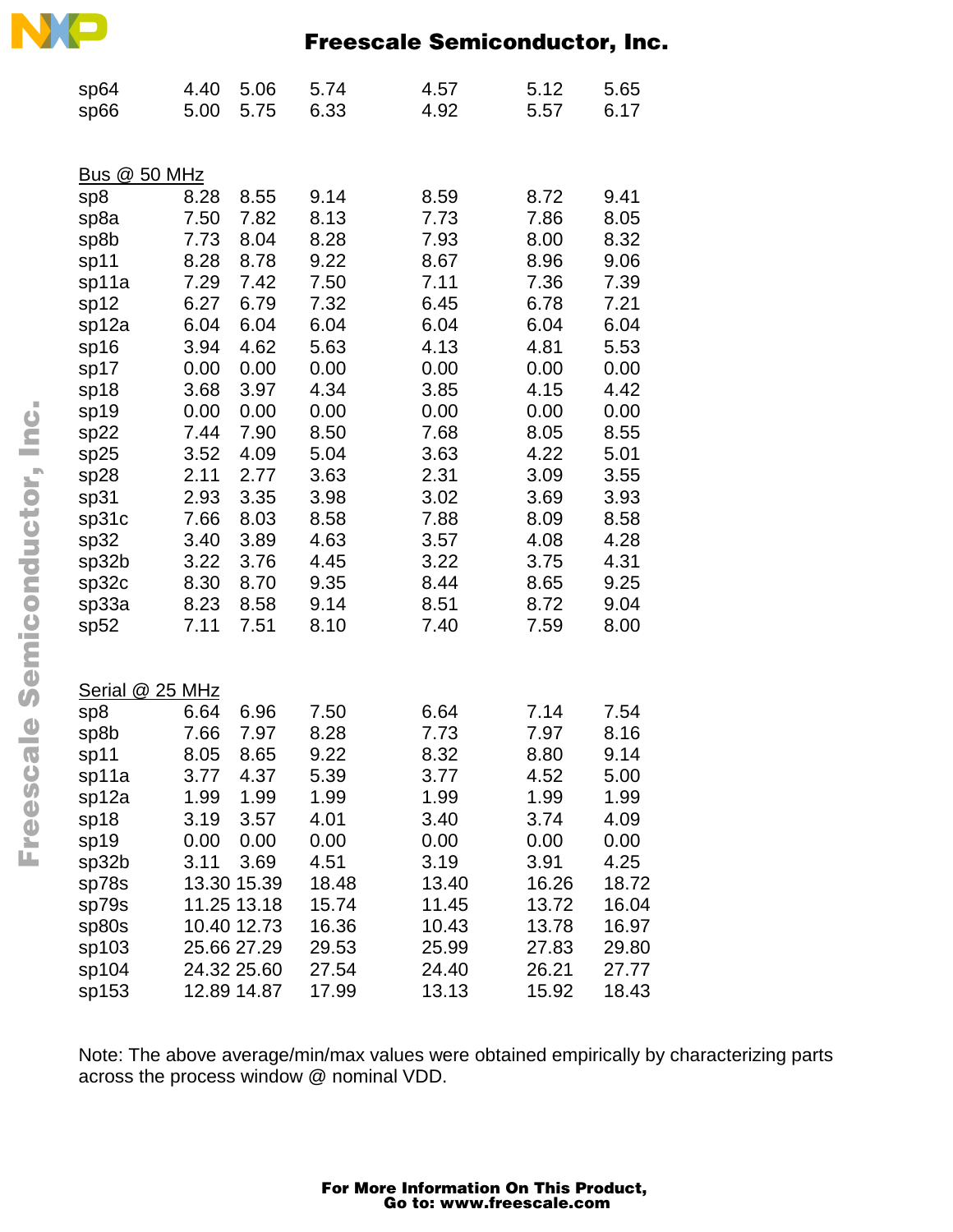

#### **CHANGED PART IDENTIFICATION**

Available upon request.

## AFFECTED DEVICE LIST

KXPC855TCZP66D3 KXPC855TZP66D3 KXPC855TZP80D3 KXPC860DCZP33C1 KXPC860DCZP50C1 KXPC860DCZP66C1 KXPC860DEZP25A3 KXPC860DEZP33C1 KXPC860DEZP50C1 KXPC860DEZP50D4 KXPC860DEZP66C1 KXPC860DEZP66D4 KXPC860DEZP80D4 KXPC860DHZP33C1 KXPC860DHZP50C1 KXPC860DHZP66C1 KXPC860DTCZP50B5 KXPC860DTZP50B3 KXPC860DTZP50B5 KXPC860ENCZP50C1 KXPC860ENZP33C1 KXPC860ENZP50C1 KXPC860ENZP50D4 KXPC860ENZP66C1 KXPC860ENZP66D4 KXPC860ENZP80D4 KXPC860MHCZP50C1 KXPC860MHZP33C1 KXPC860MHZP50C1 KXPC860MHZP66C1 KXPC860PCZP66D3 KXPC860PZP66D3 KXPC860PZP80D3 KXPC860PZP80D4 KXPC860SRCZP33C1 KXPC860SRCZP50C1 KXPC860SRZP33C1 KXPC860SRZP50C1 KXPC860SRZP66C1 KXPC860TCZP50B3 KXPC860TCZP66D3 KXPC860TZP50B2 KXPC860TZP50B3 KXPC860TZP50B5

F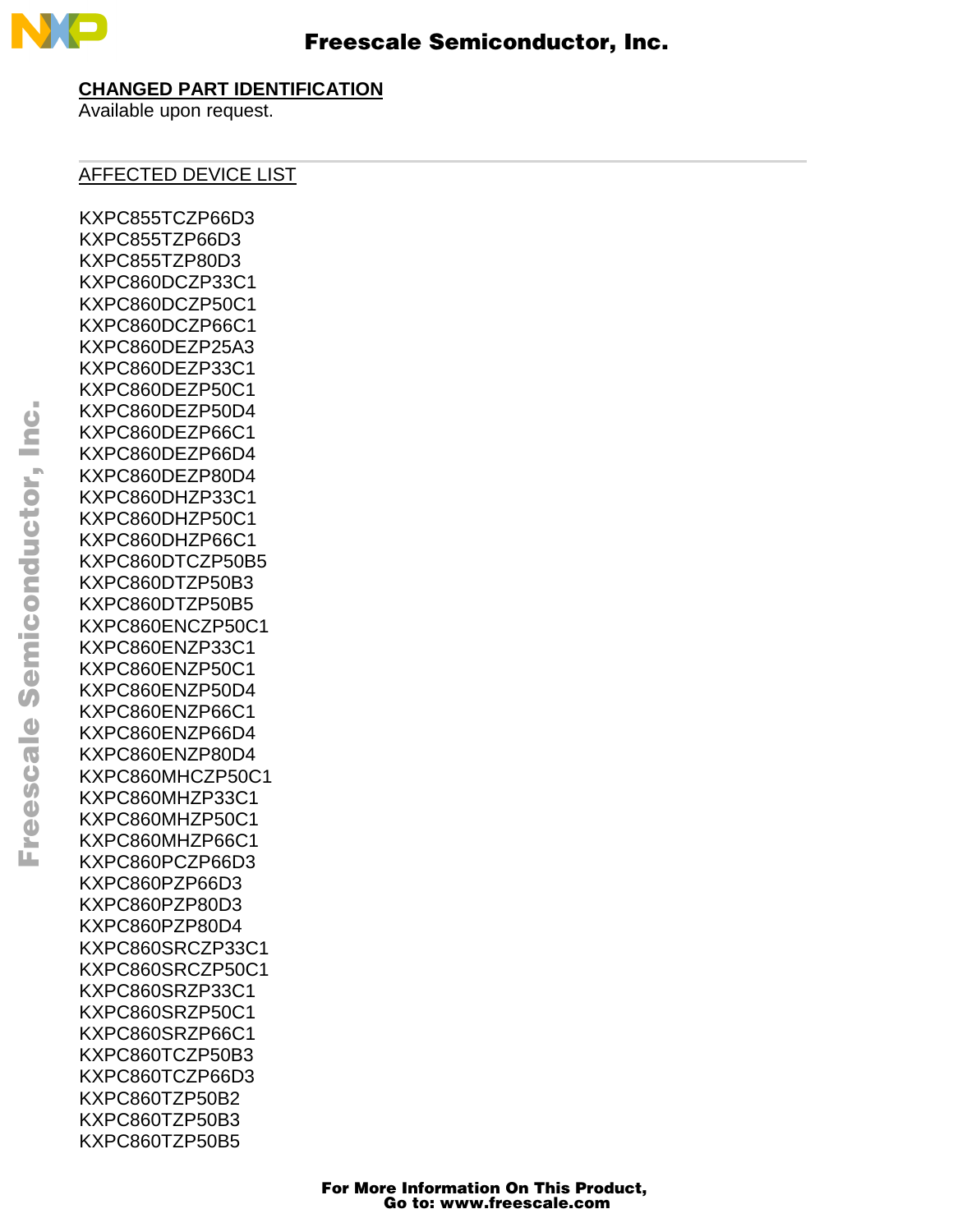

KXPC860TZP66D3 KXPC860TZP80D3 KXPC860ZP33C1 KXPC860ZP50C1 KXPC860ZP66C1 PPC855PZP80E0 PPC855TZP66D2 PPC855TZP80E0 PPC860MHZP25A PPC860MHZP50B PPC860PZP80E0 PPC860SRZP50B PPC860SRZP50C PPC860TZP50B SC530205TZP50B4 SC860PZP80D3W1 SC860PZPD3W1 XC860DCCZP50C1R2 XC860ENCZP50C1 XC860ENCZP50C1R2 XC860ENCZP50D3R2 XC860ENCZP66D3R2 XC860MHCZP50C1R2 XC860SRCZP33C1R2 XC860SRCZP50C1R2 XPC855TCZP50D3 XPC855TCZP66D3 XPC855TZP50D3 XPC855TZP50D3R2 XPC855TZP50D4 XPC855TZP66D3 XPC855TZP80D3 XPC855TZP80D4 XPC860CZP33C1 XPC860CZP40A3 XPC860CZP50C1 XPC860DCCZP33C1 XPC860DCCZP50C1 XPC860DCCZP66C1 XPC860DCZP25A3 XPC860DCZP25A3R2 XPC860DCZP33C1 XPC860DCZP33C1R2 XPC860DCZP50B XPC860DCZP50C1 XPC860DCZP50C1R2 XPC860DCZP66C1 XPC860DECZP33C1 XPC860DECZP50C1 XPC860DECZP50D3

o  $\blacksquare$ d u  $\mathbf 0$ t o

r, I

 $\blacksquare$ 

.<br>ق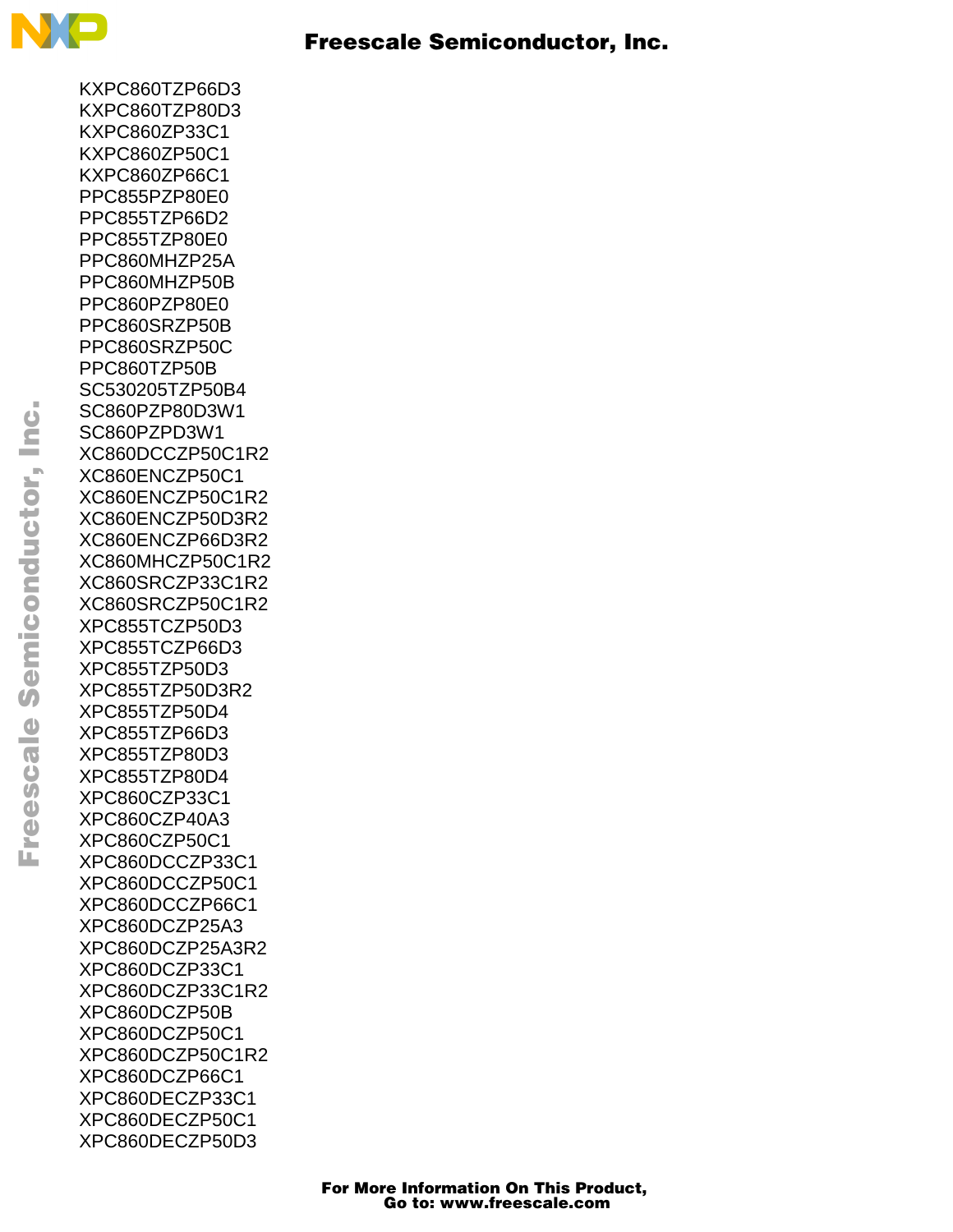

XPC860DECZP66D3 XPC860DEZP25A3 XPC860DEZP33C1 XPC860DEZP50C1 XPC860DEZP50D3 XPC860DEZP50D4 XPC860DEZP66C1 XPC860DEZP66D3 XPC860DEZP66D4 XPC860DEZP80D3 XPC860DEZP80D4 XPC860DHCZP33C1 XPC860DHCZP50C1 XPC860DHZP33C1 XPC860DHZP50C1 XPC860DHZP66C1 XPC860DPCZP50D3 XPC860DPCZP66D3 XPC860DPZP50D3 XPC860DPZP50D3R2 XPC860DPZP66D3 XPC860DPZP80D3 XPC860DPZP80D3R2 XPC860DTCZP50B5 XPC860DTCZP50D3 XPC860DTCZP66D3 XPC860DTZP50B3 XPC860DTZP50B5 XPC860DTZP50D3 XPC860DTZP66D3 XPC860DTZP80D3 XPC860ENCZP33C1 XPC860ENCZP50C1 XPC860ENCZP50D3 XPC860ENCZP66D3 XPC860ENZP25A3 XPC860ENZP25A3R2 XPC860ENZP33C1 XPC860ENZP40A3 XPC860ENZP50B XPC860ENZP50C1 XPC860ENZP50C1R2 XPC860ENZP50D3 XPC860ENZP50D4 XPC860ENZP66C1 XPC860ENZP66C1R2 XPC860ENZP66D3 XPC860ENZP66D3R2 XPC860ENZP66D4 XPC860ENZP80D3

 $\mathbf 0$ t o

r, I

 $\blacksquare$ 

.<br>ق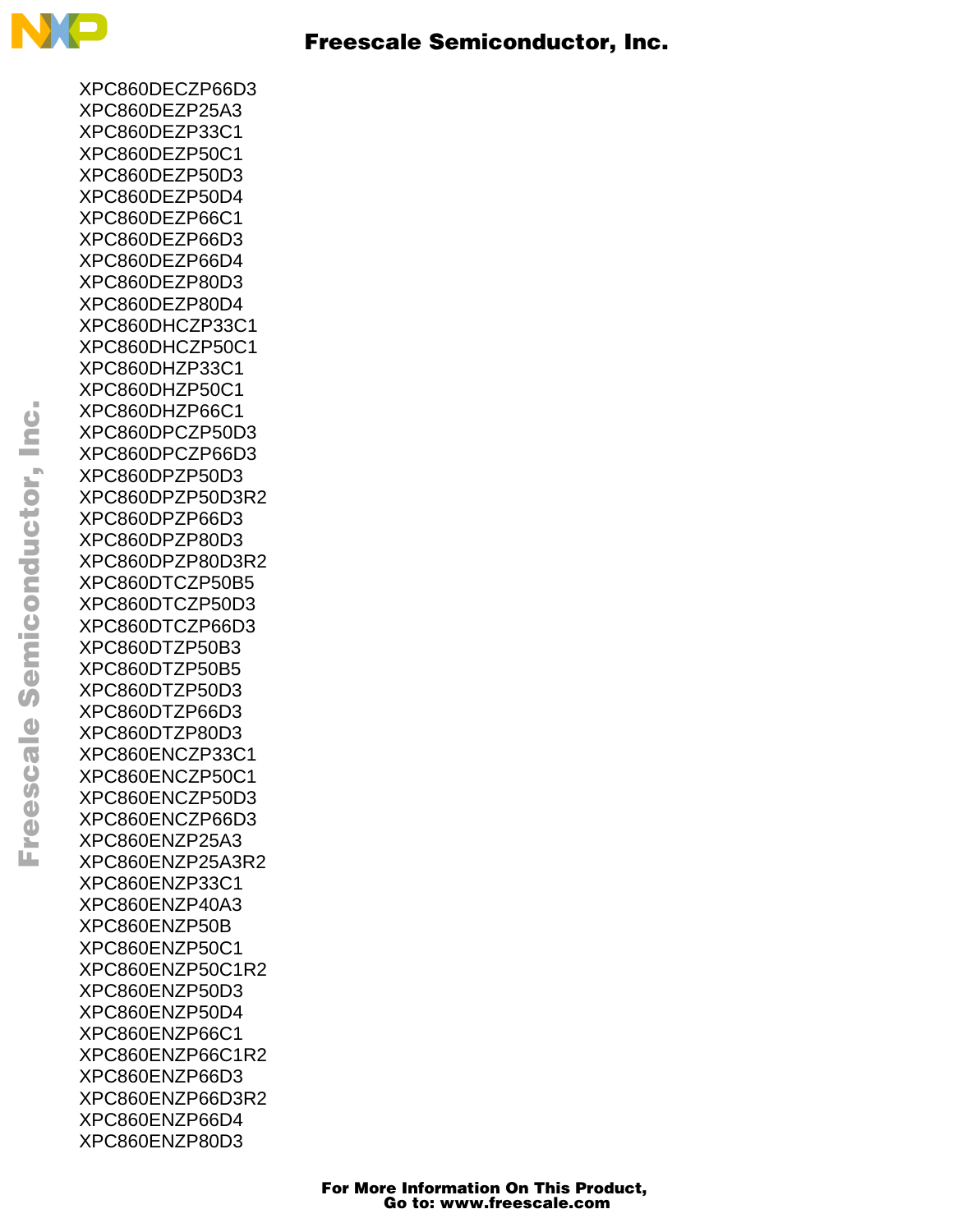

XPC860ENZP80D4 XPC860MHCZP33C1 XPC860MHCZP40A3 XPC860MHCZP50C1 XPC860MHZP25A3 XPC860MHZP33C1 XPC860MHZP33C1R2 XPC860MHZP40A3 XPC860MHZP50A3 XPC860MHZP50C1 XPC860MHZP50C1R2 XPC860MHZP66C1 XPC860MHZP66C1R2 XPC860MHZP80C1 XPC860PCZP50D3 XPC860PCZP66D3 XPC860PZP50D3 XPC860PZP50D4 XPC860PZP66D XPC860PZP66D3 XPC860PZP66D3R2 XPC860PZP66D4 XPC860PZP80D XPC860PZP80D3 XPC860PZP80D3R2 XPC860PZP80D4 XPC860SRCZP33C1 XPC860SRCZP50C1 XPC860SRCZP50D3 XPC860SRCZP66D3 XPC860SRCZP66D4 XPC860SRZP33C1 XPC860SRZP33C1R2 XPC860SRZP50C1 XPC860SRZP50C1R2 XPC860SRZP50D3 XPC860SRZP50D3R2 XPC860SRZP66C1 XPC860SRZP66C1R2 XPC860SRZP66D3 XPC860SRZP66D3R2 XPC860SRZP80D3 XPC860TCZP33B5 XPC860TCZP50B3 XPC860TCZP50B5 XPC860TCZP50D3 XPC860TCZP66D3 XPC860TZP33B3 XPC860TZP33B5 XPC860TZP50B2